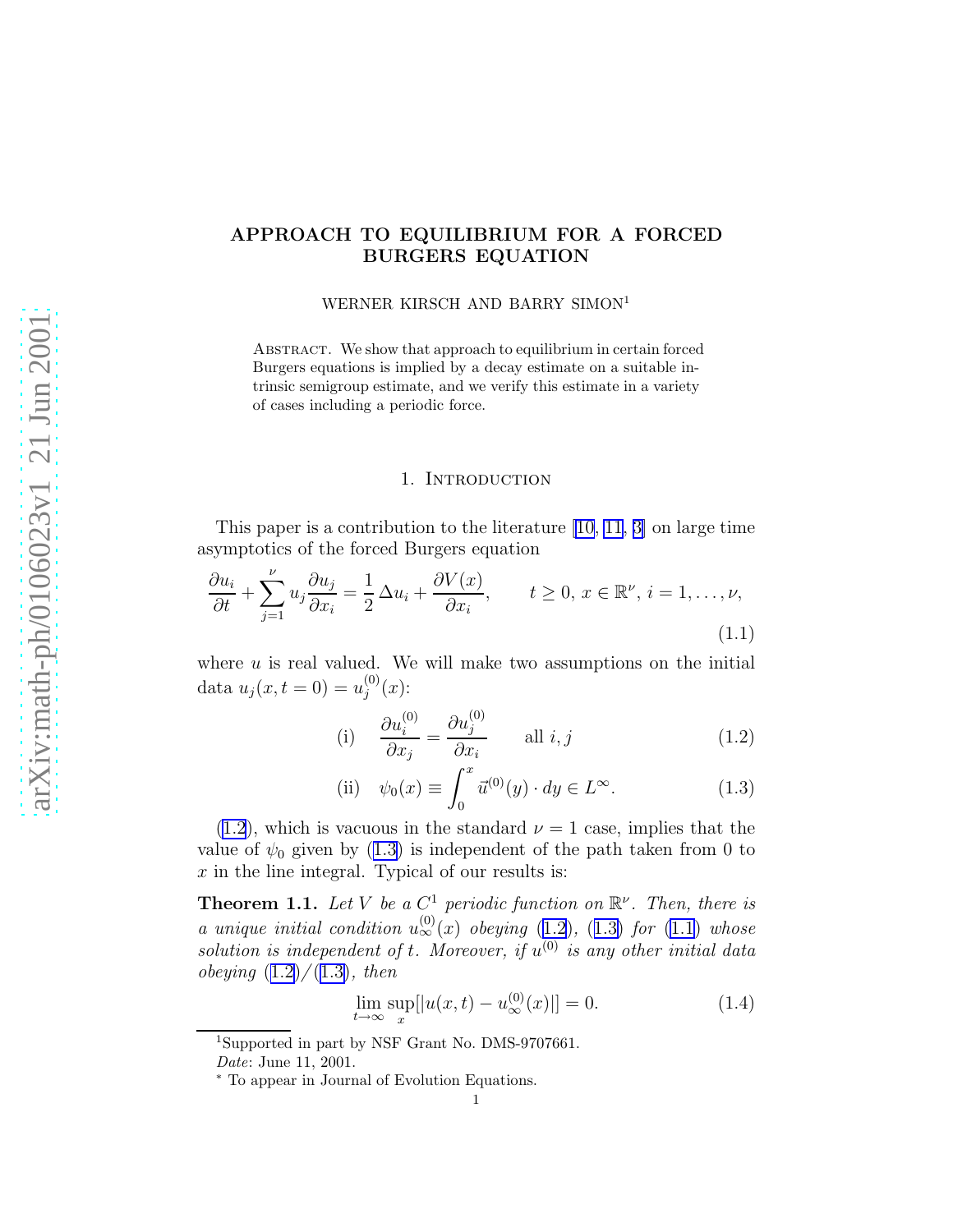*Remark.* ([1.3\)](#page-0-0) does not imply that  $u^{(0)}$  is  $L^{\infty}$ , but our proof shows that for  $t > 0$ ,  $u(\cdot, t) \in L^{\infty}$ . Thus, for  $t > 0$ , the quantity in the limit in  $(1.4)$  $(1.4)$  is finite.

What is new about our ideas and Theorem [1.1](#page-0-0) is that there is no regularity condition on the initial condition  $u$  at infinity other than [\(1.3](#page-0-0)). Previous approaches require at least that  $e^{-\psi_0}$  have some kind of average. To understand how we overcome this, we need to begin the proof by reminding the reader of the Cole-Hopf transformation. Define

$$
\varphi_0(x) = \exp(-\psi_0(x))\tag{1.5}
$$

so that

$$
u_i^{(0)} = -\varphi_0^{-1} \frac{\partial \varphi_0}{\partial x_i}.
$$
\n(1.6)

V is bounded so

$$
H = -\frac{1}{2}\Delta + V\tag{1.7}
$$

is bounded below. Thus we add a constant to  $V$  so that henceforth

$$
\inf \operatorname{spec}(H) = 0. \tag{1.8}
$$

Define

$$
\varphi(x,t) = (e^{-tH}\varphi_0)(x). \tag{1.9}
$$

Then direct manipulation shows that

**Proposition 1.2.** Let  $\psi_0 \in L^{\infty}$  be  $C^1$  and let  $\varphi_0, \varphi$  obey (1.5), (1.9). Then, for  $t > 0$ ,  $\varphi(x, t) > 0$  and  $\varphi$ ,  $\nabla \varphi$ ,  $\Delta \varphi$  are  $C^1$  and

$$
u(x,t) = -\varphi(x,t)^{-1}(\nabla\varphi)(x,t)
$$
\n(1.10)

obeys ([1.1\)](#page-0-0) for  $t > 0$  and  $\lim_{t \downarrow 0} u(\cdot, t) = u^{(0)} \equiv \nabla \psi_0$ .

*Remarks.*1. It follows from [[9\]](#page-8-0) that with  $V$  a  $C<sup>1</sup>$  function with bounded derivatives that  $\varphi$  and  $(-\Delta + V)\varphi$  are  $C^1$ . It follows that  $\Delta \varphi$  is  $C^1$ which by elliptic regularity means  $\nabla \varphi$  is  $C^1$ . The Laplacian here and in ([1.1\)](#page-0-0) may be distributional rather than classical. If  $\nabla V$  is assumed Hölder continuous, we can replace these by classical derivatives.

2. As we will discuss below,  $e^{-tH}$  maps  $L^{\infty}$  to  $L^{\infty}$  and (1.9) is intended in the sense of the  $L^{\infty}$  map.

3. This result does not require that  $V$  be periodic;  $V$  need only be  $C^1$  and in  $L^{\infty}$ . We will use it in this form below.

When V is periodic, it has a periodic ground state  $\Omega$ , that is, a positive periodic solution of

$$
\left(-\frac{1}{2}\Delta + V\right)\Omega = 0.\tag{1.11}
$$

<span id="page-1-0"></span>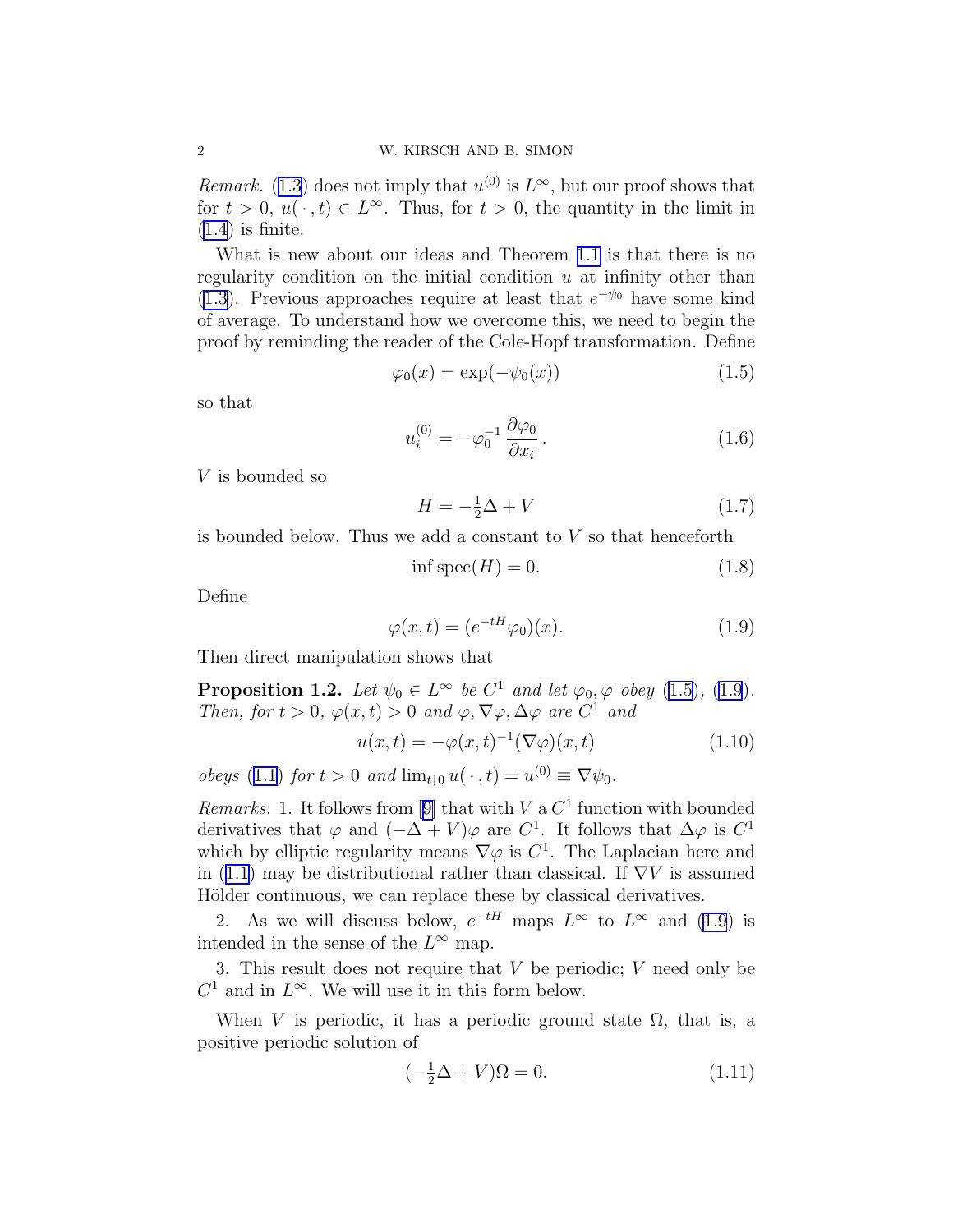<span id="page-2-0"></span>Thus

$$
u_{\infty}^{(0)}(x) = -\Omega(x)^{-1}(\nabla\Omega)(x)
$$
 (1.12)

is a stationary solution of  $(1.1)$  $(1.1)$ . A natural approach to  $(1.4)$  $(1.4)$  is to prove that

$$
\varphi \to c\,\Omega\tag{1.13}
$$

and

$$
\nabla \varphi \to c \nabla \Omega \tag{1.14}
$$

both in  $L^{\infty}$ . This is essentially what previous works do.

To understand the limitations of this approach and why one can hope to go beyond them, consider the case  $V \equiv 0$ . Then  $u_{\infty} = 0$ ,  $\Omega \equiv 1$ , and

$$
\varphi(x,t) = (2\pi t)^{-\nu/2} \int \exp(-(x-y)^2/2t)\varphi_0(y) \, dy.
$$

If  $(2R)^{-\nu} \int_{\sup_i |y_i| \le R} \varphi_0(y) d^{\nu}y \to c$  as  $R \to \infty$ , it is not hard to see that  $\varphi(x,t) \to c$  as  $t \to \infty$  for each fixed x, so (1.13) holds, but this is not true in general.

For example, if  $R_n = e^{e^n}$  and

$$
\varphi_0(y) = 2 + (-1)^n
$$
 if  $R_n < \sup_i |y_i| < R_{n+1}$ ,

then for  $t \sim R_n R_{n+1}$ , it is not hard to see that  $\varphi(0, t) \sim 2 + (-1)^n$  and thus  $\varphi(0, t)$  does not have a limit. But in this example, one can see that  $\nabla\varphi$  does go to zero.

Our key observations are that rather than prove (1.13) and (1.14) separately, it suffices to prove that

$$
\nabla(\varphi/\Omega) \to 0 \tag{1.15}
$$

and that (1.15) is equivalent to some estimates on the intrinsic semigroup associated to H. Specifically, let  $K_t(x, y)$  be the integral kernel of  $e^{-tH}$  and let

$$
L_t(x, y) = \Omega^{-1}(x) K_t(x, y) \Omega(y)^{-1}.
$$
 (1.16)

 $L_t$  is the kernel of a semigroup on  $L^2(\mathbb{R}^\nu, \Omega^2 d^\nu x)$ .

To prove Theorem [1.1,](#page-0-0) we will prove two estimates:

$$
|\partial_x L_t(x, y)| \le C t^{-\nu/2} [\exp(-D(x - y)^2/t) + \exp(-E|x - y|)] \quad (1.17)
$$

for suitable C, D and all  $t > 1$ , all  $x, y$  and

$$
|\partial_x L_t(x, y)| \le C \, t^{-(\nu + 1)/2} \tag{1.18}
$$

all  $t > 1$ , all  $x, y$ .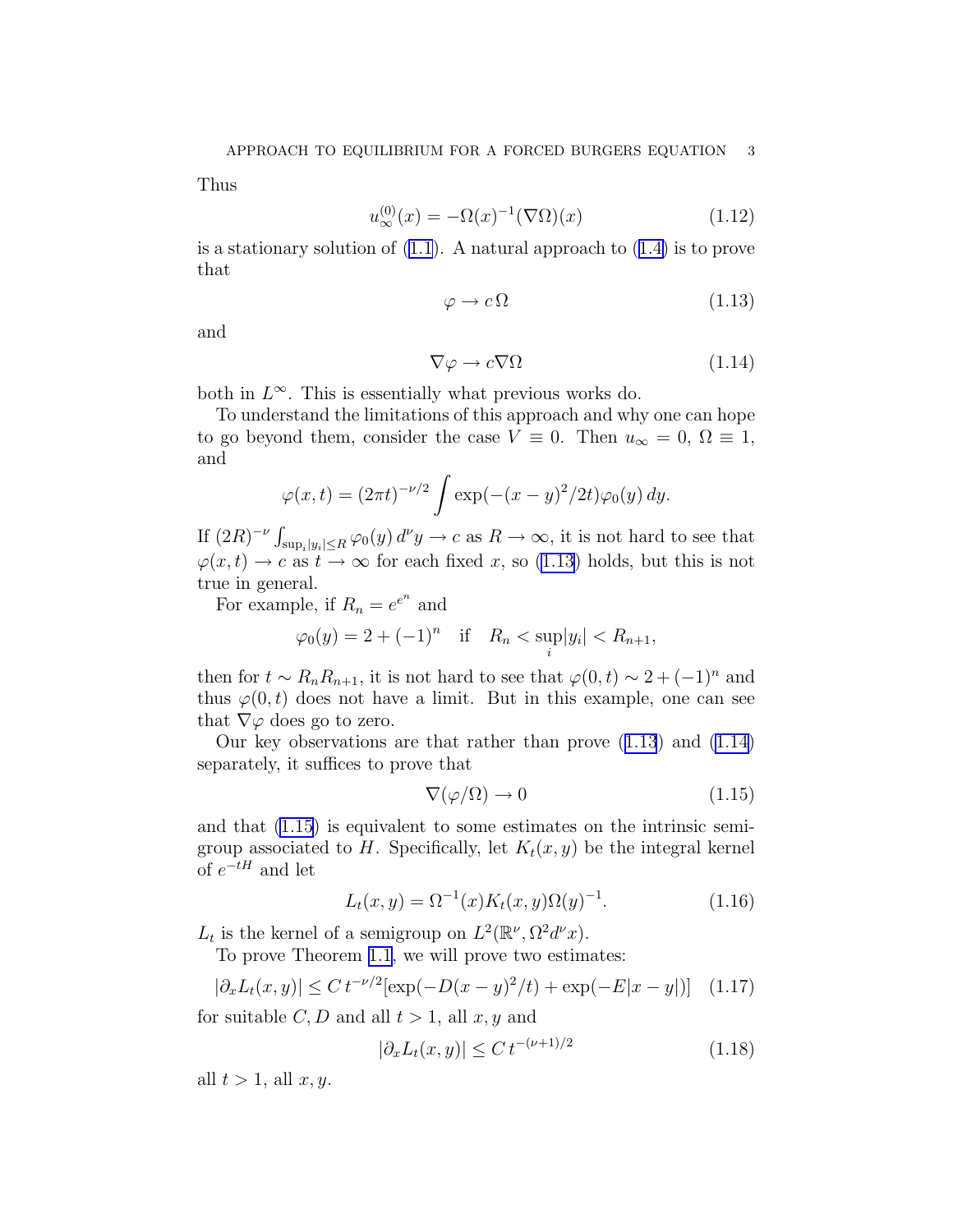<span id="page-3-0"></span>We will show that if  $\Omega$  obeys  $0 < a \leq \Omega < b$ , is  $C^3$  and  $V \equiv$  $\frac{1}{2}\Omega^{-1}(\Delta\Omega)$  is bounded and uniformly Hölder continuous, then (even if V is not periodic)

$$
|\partial_x L_t(x, y)| \le C t^{-\alpha} \left[ \exp(-D(x - y)^2/t) \right] \tag{1.19}
$$

for some  $\alpha > \nu/2$ , all  $t \geq 1$ . This will lead to the following generalization of Theorem [1.1](#page-0-0):

**Theorem 1.3.** Let V be a  $C^1$  function and suppose that V is bounded and uniformly Hölder continuous. Suppose that  $-\frac{1}{2}\Delta + V$  has a ground state  $\Omega$  obeying  $0 < a \leq \Omega \leq b$  for some a,b and all t. Then there is a unique initial condition  $u_{\infty}^{(0)}(x)$  (=  $\nabla \Omega/\Omega$ ) obeying [\(1.2](#page-0-0)), [\(1.3](#page-0-0)) for  $(1.1)$  $(1.1)$  whose solution is independent of t. Moreover, if  $u^{(0)}$  is any other initial data obeying  $(1.2)/(1.3)$  $(1.2)/(1.3)$  $(1.2)/(1.3)$  $(1.2)/(1.3)$ , then

$$
\lim_{t \to \infty} \sup_x [|u(x, t) - u_{\infty}^{(0)}(x)]| = 0.
$$
\n(1.20)

Certain quasiperiodic Schrödinger operators have a quasiperiodic ground state[[5](#page-7-0)]. Thus the above theorem applies to this situation as well; see  $[11]$ .

In Section 2, we will reduce Theorems [1.1](#page-0-0) and 1.3 to  $(1.19)$ . In Section [3](#page-5-0), we will derive ([1.17](#page-2-0)) using ideas due to Davies. In Section [4](#page-6-0), we will prove [\(1.18\)](#page-2-0) in the periodic case and (1.19) in general.

We are dedicating this paper to the memory of Tosio Kato, who taught us so much about Schrödinger operators, about semigroups, and about non-linear equations, areas which come together here.

### 2. Reduction to Intrinsic Heat Kernel Estimates

According to Proposition [1.2](#page-1-0), the solution  $u$  of  $(1.1)$  $(1.1)$  is related to a solution of ([1.9\)](#page-1-0) via ([1.16\)](#page-2-0). This leads to

Theorem 2.1. Suppose there exist  $\Omega$  so

$$
e^{-tH}\Omega = \Omega \tag{2.1}
$$

and

$$
0 < a \le \Omega(x) \le b \tag{2.2}
$$

and that

$$
\lim_{t \to \infty} \|\vec{\nabla}(\varphi(\,\cdot\,,t)/\Omega(\,\cdot\,))\|_{\infty} = 0.
$$
\n(2.3)

Then (1.20) holds with  $u_{\infty}^{(0)} = \nabla \Omega / \Omega$ .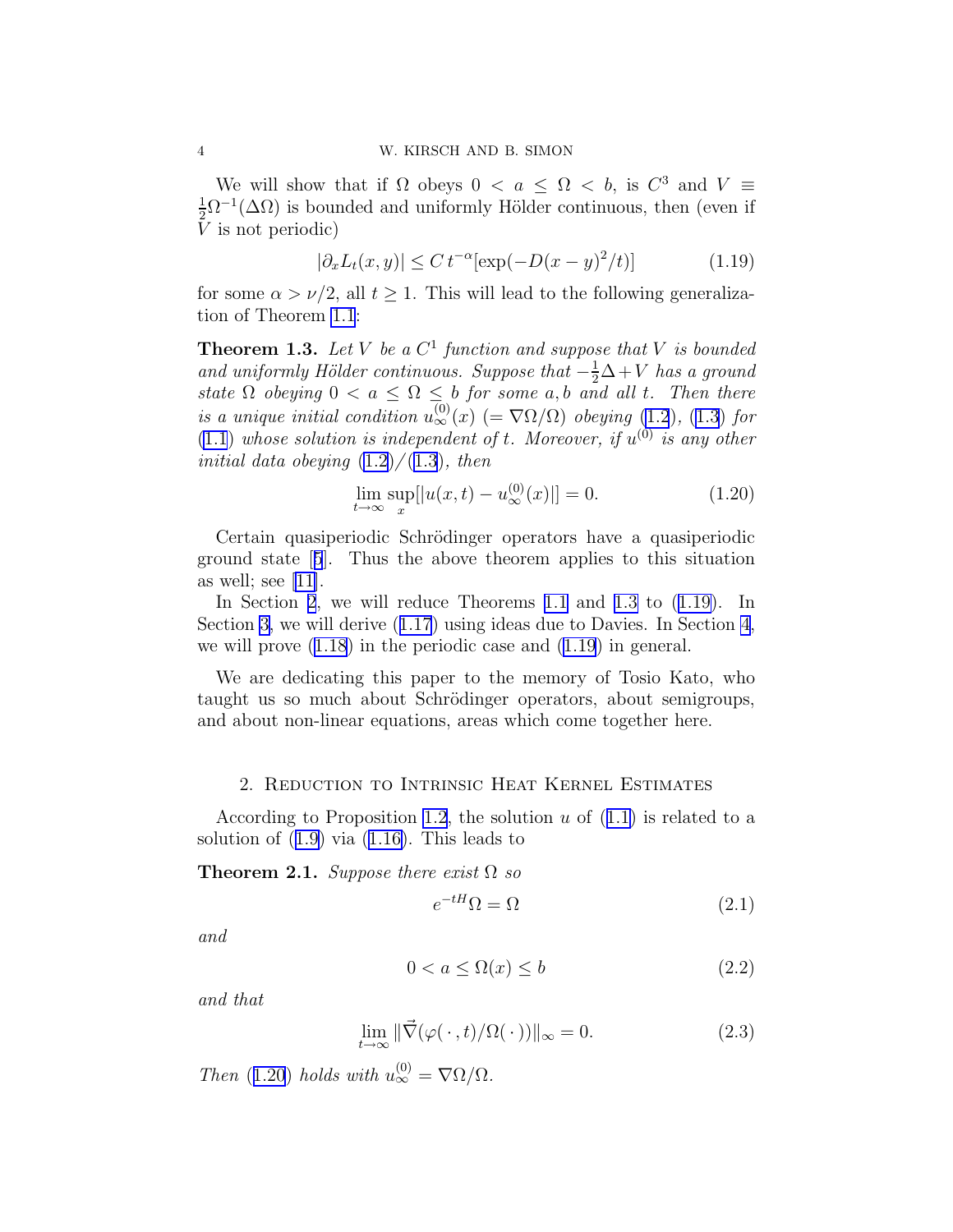<span id="page-4-0"></span>*Proof.* By  $(1.3)$  $(1.3)$ , we have

$$
0 < c_1 \leq \varphi_0 \leq c_2
$$

so by ([2.2](#page-3-0))

$$
c_1 b^{-1} \Omega \le \varphi_0 \le c_2 a^{-1} \Omega.
$$

Since  $e^{-tH}$  is positivity preserving and ([2.1\)](#page-3-0) holds,

$$
c_1 b^{-1} \Omega(x) \le \varphi(x, t) \le c_2 a^{-1} \Omega(x).
$$

So by  $(2.2)$  $(2.2)$  again,

$$
c_1 b^{-1} a \le \varphi(x, t) \le c_2 a^{-1} b. \tag{2.4}
$$

Now

$$
u(\cdot, t) - u_{\infty}^{(0)} = (\nabla \varphi)(\cdot, t) / \varphi(\cdot, t) - (\nabla \Omega)(\cdot) / \Omega(x)
$$
  
= 
$$
(\Omega \nabla \varphi - \varphi \nabla \Omega) / \varphi \Omega
$$
  
= 
$$
[\nabla (\varphi(\cdot, t) / \Omega)][\Omega/\varphi].
$$

Since  $\varphi$  and  $\Omega$  are uniformly in t and x bounded above and below, we see that  $(1.20)$  $(1.20)$  $(1.20)$  is equivalent to  $(2.3)$  $(2.3)$ . П

Now consider the unitary map  $U: L^2(\mathbb{R}^{\nu}) \to L(\mathbb{R}^{\nu}, \Omega^2 dx)$  by  $(Uf)(x) =$  $f(x)\Omega(x)^{-1}$  and let M be the self-adjoint operator  $UHU^{-1}$  on  $\dot{L}^2(\mathbb{R}^{\nu}, \Omega^2 dx)$ . Then, as is well-known (and a direct calculation),

$$
(f, Mf)_{L^2(\mathbb{R}^\nu, \Omega^2 dx)} = \int (\nabla f)^2 \Omega^2 dx
$$

or equivalently,

$$
Mf = -\Delta f - 2(\vec{\nabla}\Omega)\Omega^{-1} \cdot \vec{\nabla}f. \tag{2.5}
$$

Now let  $K_t(x, y)$  be the integral kernel of  $e^{-tH}$ , that is,

$$
(e^{-tH}f)(x) = \int K_t(x, y) f(y) d^{\nu}y
$$

and let  $L_t(x, y)$  be the integral kernel of  $e^{-tM}$ , that is,

$$
(e^{-tM}f)(x) = \int L_t(x,y)f(y)\Omega^2(y) d^{\nu}y.
$$

Since  $e^{-tM} = Ue^{-tH}U^{-1}$ , we see that  $L_t$  and  $K_t$  are related by [\(1.16](#page-2-0)). Now if  $\varphi = e^{-tH}\varphi_0$ , then

$$
[\varphi(\,\cdot\,,t)/\Omega(\,\cdot\,)] = U e^{-tH} \varphi_0 = e^{-tM} U \varphi_0
$$
  
= 
$$
\int L_t(\,\cdot\,,y) \varphi_0(y) \Omega(y) d^{\nu}y.
$$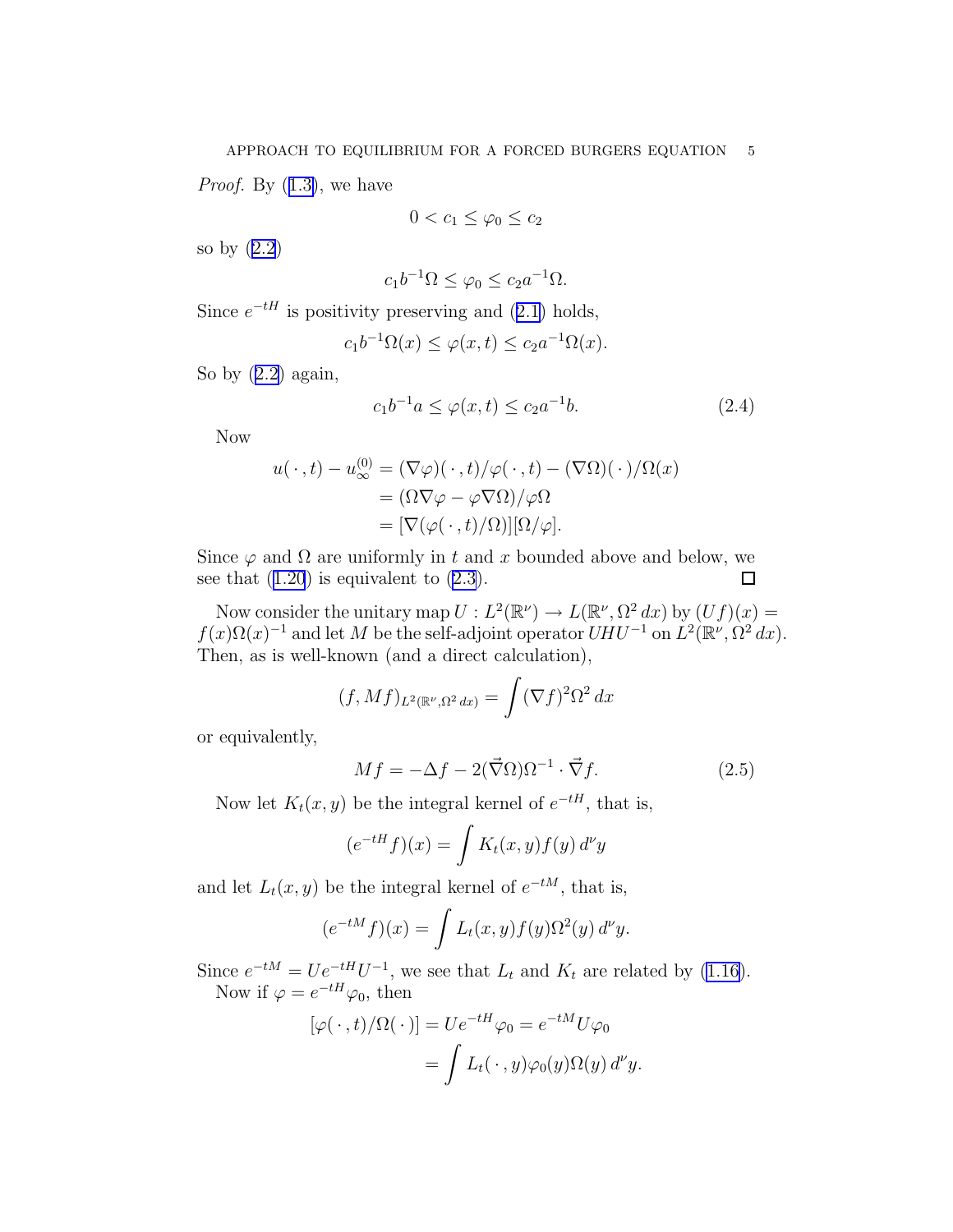<span id="page-5-0"></span>Since  $\varphi_0$  and  $\Omega$  are uniformly bounded, we see that

$$
|\nabla[\varphi(x,t)/\Omega(x)]| \le c \int |\partial_x L_t(x,y)| \, d^{\nu} y.
$$

Thus:

**Proposition 2.2.** A sufficient condition for  $(2.3)$  $(2.3)$  to hold for any initial  $\varphi_0$  (coming from a  $u_i^{(0)}$  $i_i^{(0)}$  obeying  $(1.2)/(1.3)$  $(1.2)/(1.3)$  $(1.2)/(1.3)$  $(1.2)/(1.3)$ ) is that

$$
\sup_{x} \int |\partial_x L_t(x, y)| \, d^{\nu} y \to 0 \tag{2.6}
$$

as  $t \to \infty$ .

**Theorem 2.3.** If  $(1.19)$  $(1.19)$  holds or if  $(1.17)/(1.18)$  $(1.17)/(1.18)$  $(1.17)/(1.18)$  hold, then  $(2.6)$ holds.

Proof. [\(1.19\)](#page-3-0) plus scaling implies that

$$
\int |\partial_x L_t(x, y)| \, d^{\nu} y \le C_1 \, t^{-\alpha} t^{\nu/2}
$$

which goes to zero if  $t \to \infty$  since  $\alpha > \nu/2$ . ([1.17](#page-2-0))/[\(1.18](#page-2-0)) imply

$$
|\partial_x L_t(x, y)| \le C t^{-\nu/2 - 1/4} [\exp(-D(x - y)^2 / 2t) + \exp(-\frac{1}{2}E|x - y|)]
$$

which implies

$$
\int |\partial_x L_t(x, y)| \, d^{\nu} y \le C_1 \, t^{-1/4} \pm C_2 \, t^{-\nu/2 - 1/4}
$$

which goes to zero as  $t \to \infty$ .

# 3. EXPONENTIAL-GAUSSIAN ESTIMATES ON  $\partial_x L_t$

Our goal in this section is to explain how one can get ([1.17](#page-2-0)) from ideas of Davies [\[1](#page-7-0), [2](#page-7-0)]. His ideas immediately imply an estimate

$$
|K_t(x,y)| \le C_{\varepsilon} t^{-\nu/2} \exp(-(x-y)^2/(4+\varepsilon)t)
$$
 (3.1)

for any  $\varepsilon > 0$ . (3.1) implies (even dropping the Gaussian) that

$$
||e^{-tH}||_{L^1 \to L^\infty} \leq C t^{-\nu/2}
$$

so by interpolation with boundedness on  $L^{\infty}$  (see Simon [\[9](#page-8-0)] and references therein),

$$
||e^{-tH}||_{L^1 \to L^2} = ||e^{-tH}||_{L^2 \to L^\infty} \le C t^{-\nu/4}.
$$

Thus

$$
||e^{-(t+is)H}||_{L^1 \to L^\infty} \le ||e^{-tH/2}||_{L^2 \to L^\infty} ||e^{-isH}||_{L^2 \to L^2} ||e^{-tH/2}||_{L^1 \to L^2}
$$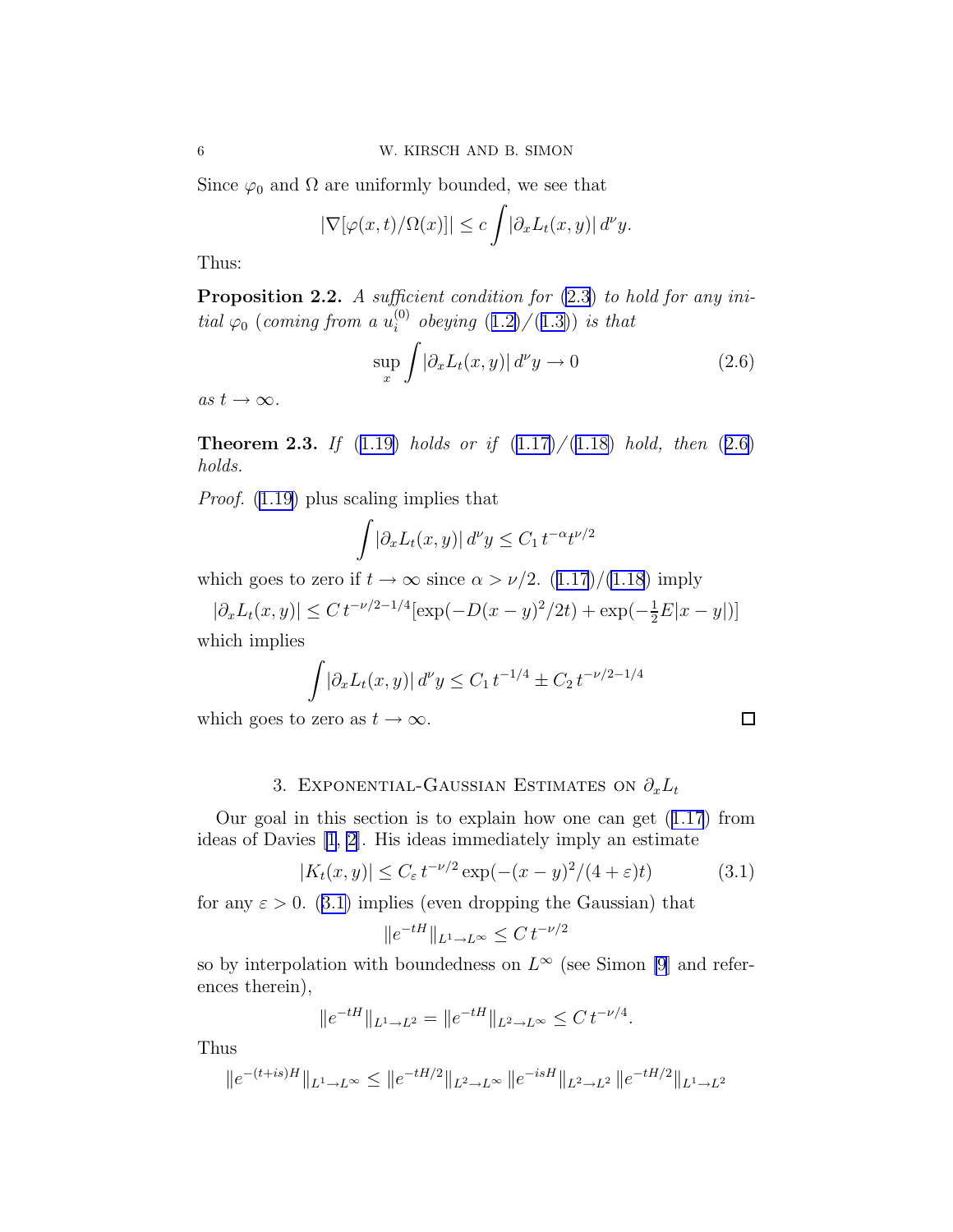$\leq C t^{-\nu/2}$ 

<span id="page-6-0"></span>and thus for any  $|\theta| < \pi/2$ ,

$$
\|\exp(-te^{i\theta}H)\|_{L^1\to L^\infty}\leq C_\theta\,t^{-\nu/2}
$$

which yields

$$
|K_{te^{i\theta}}(x,y)| \le C_{\theta} t^{-\nu/2}.
$$
\n
$$
(3.2)
$$

By interpolation between  $(3.1)$  $(3.1)$  and  $(3.2)$ , we see that for complex t in a section  $S_{\theta} = \{t \mid |\text{Arg}(t)| \leq \theta\}$  we have if  $\theta < \pi/2$ ,

$$
|K_t(x,y)| \le C_\theta |t|^{-\nu/2} \exp(-D_\theta (x-y)^2/|t|)
$$
 (3.3)

and this implies by a Cauchy estimate that in the same sectors

$$
|\partial_t K_t(x, y)| \le C_\theta |t|^{-\nu/2 - 1} \exp(-D_\theta (x - y)^2 / |t|)
$$

(where  $C_{\theta}, D_{\theta}$  can change value from one equation to the next). Thus for  $t \geq 1$  and real,

$$
|(-\Delta + V)_x K_t(x, y)| \le C |t|^{-\nu/2 - 1} \exp(-D(x - y)^2/|t|). \tag{3.4}
$$

Since V is bounded, (3.3) and (3.4) imply that for  $t \geq 1$ ,

$$
|(-\Delta_x + 1)K_t(x, y)| \le C |t|^{-\nu/2} \exp(-D(x - y)^2/|t|).
$$

But  $\partial_x(-\Delta_x+1)^{-1}$  has an explicit convolution integral kernel which is  $L<sup>1</sup>$  at short distances and exponentially decaying at large. This implies for  $t \geq 1$ 

$$
|(\partial_x K_t)(x, y)| \le C t^{-\nu/2} [\exp(-D(x - y)^2/t) + \exp(-E|x - y|)]
$$

which, with  $(3.3)$  and the formula  $(1.16)$  $(1.16)$ , implies  $(1.17)$  $(1.17)$ . We summarize:

**Theorem 3.1.** The estimate  $(1.17)$  $(1.17)$  holds for any potential V obeying the hypothesis of Theorem [1.3.](#page-3-0)

### 4. IMPROVED TIME DECAY ESTIMATES ON  $\partial_t L_t$

Here the goal is to show that

$$
|(\partial_x L_t)(x, y)| \le C t^{-\alpha} \tag{4.1}
$$

for some  $\alpha > \nu/2$ . We believe the estimate holds with  $\alpha = \nu/2 + 1/2$ and have proven this if  $V$  is periodic: One makes a Bloch wave decomposition[[8\]](#page-8-0) to write the semigroup as an integral over the Brillouin zone and a Gaussian approximation to control the resulting integral. One uses the fact that the minimum of the bottom band is known to be a unique point with a strictly quadratic minimum [\[4\]](#page-7-0). In general,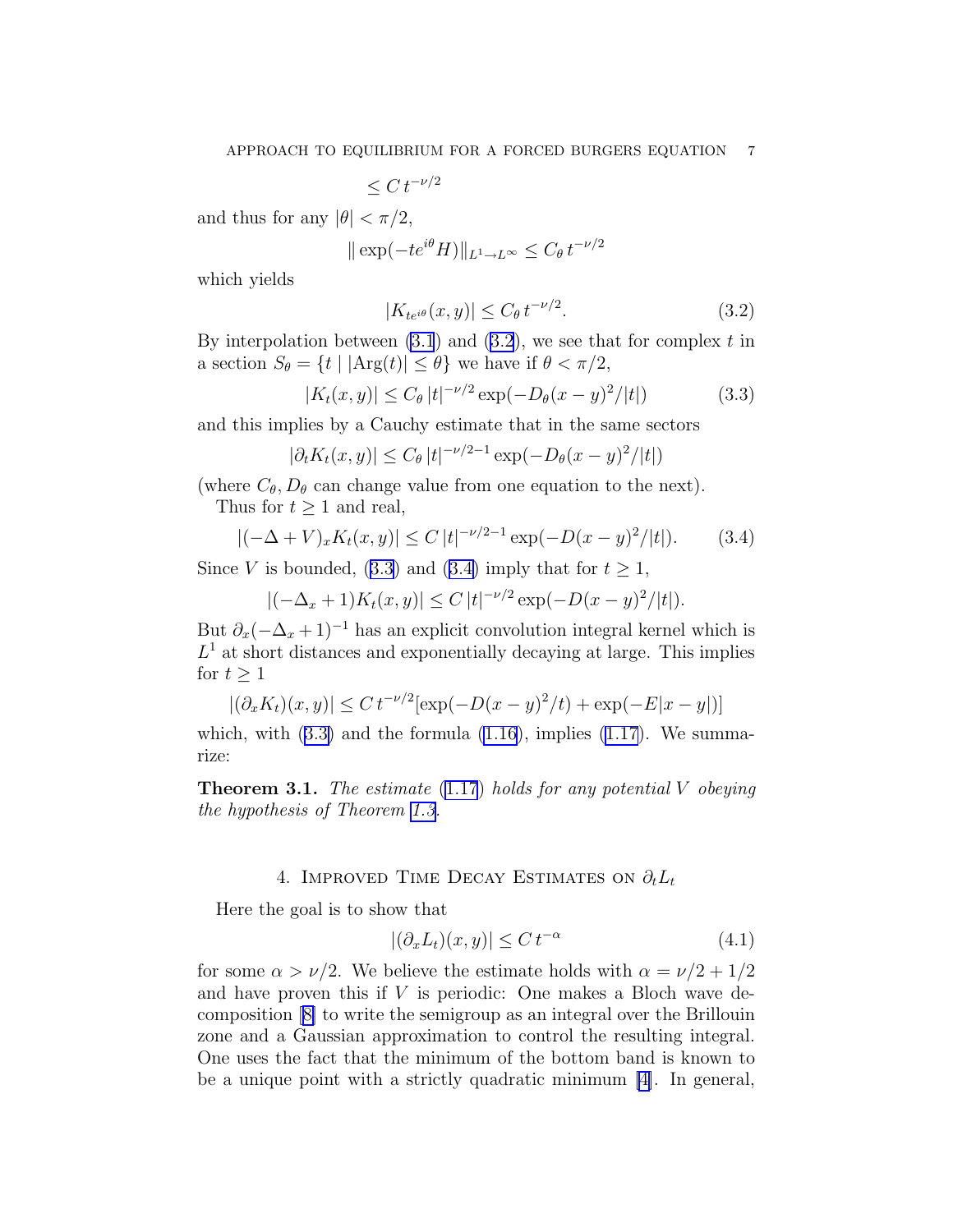<span id="page-7-0"></span>werely on estimates of Porper-Eidel'man [[6\]](#page-8-0) and only get  $\alpha > \nu/2$ . (In a later paper [\[7](#page-8-0)], they get  $\alpha = \nu/2 + 1/2$  for the case  $p = 1$  below that does not accommodate our situation.)

Indeed, ([4.1\)](#page-6-0) is exactly Corollary 3.4 of their paper which they prove for fundamental solutions of equations of the form

$$
p(x)\partial_t u = \nabla \cdot (a(t, x)\nabla u),\tag{4.2}
$$

where p, a and  $\nabla a$  are all Hölder continuous.

But [\(2.5](#page-4-0)) can be rewritten

$$
Mf = -\Omega^{-2} \nabla \cdot (\Omega^2 \nabla f)
$$

so

$$
\partial_t u = -Mu
$$

is of the form (4.2) where

$$
p = \Omega^2
$$
 and  $a_{ij} = \Omega^2 \delta_{ij}$ .

Thus, their result applies so long as  $\Omega$  is  $C^1$  with  $\nabla\Omega$  uniformly Hölder continuous.

Since  $\Delta \Omega = V \Omega$  with  $V \in C^1$  and  $\Omega$  a priori bounded, we see that

$$
\nabla \Omega = \nabla (-\Delta + 1)^{-1} (-V + 1)\Omega.
$$

Since  $(-V+1)\Omega$  is bounded, the explicit integral kernel for  $\nabla(-\Delta+1)^{-1}$ shows  $\nabla \Omega$  is uniformly Hölder continuous of any order less than 1. Thus, their Corollary 3.4 applies and [\(4.1](#page-6-0)) holds.

Acknowledgments. W.K. would like to thank T. Tombrello for the hospitality of Caltech where this research was done. We would like to thank E.B. Davies, T. Coulhon, A. Grigoryan, Y. Pinchover, and D. Robinson for valuable correspondence.

### **REFERENCES**

- [1] E.B. Davies, Explicit constants for Gaussian upper bounds on heat kernels, Amer. J. Math. 109 (1987), 319–334.
- [2] E.B. Davies, Heat Kernels and Spectral Theory, Cambridge Tracts in Mathematics 92, Cambridge University Press, Cambridge, 1989.
- [3] W. Kirsch and A. Kutzelnigg, Time asymptotics for solutions of the Burgers equation with a periodic force, Math. Z.  $232$  (1999), no. 4, 691–705.
- [4] W. Kirsch and B. Simon, Comparison theorems for the gap of Schrödinger operators, J. Funct. Anal. 75 (1987), 396–410.
- [5] S.M. Kozlov, Ground states of quasiperiodic operators, Sov. Math. Dokl. 28 (1983), 114–119. Translated from Dokl. Akad. Nauk SSSR 271 (1983), 532– 536.